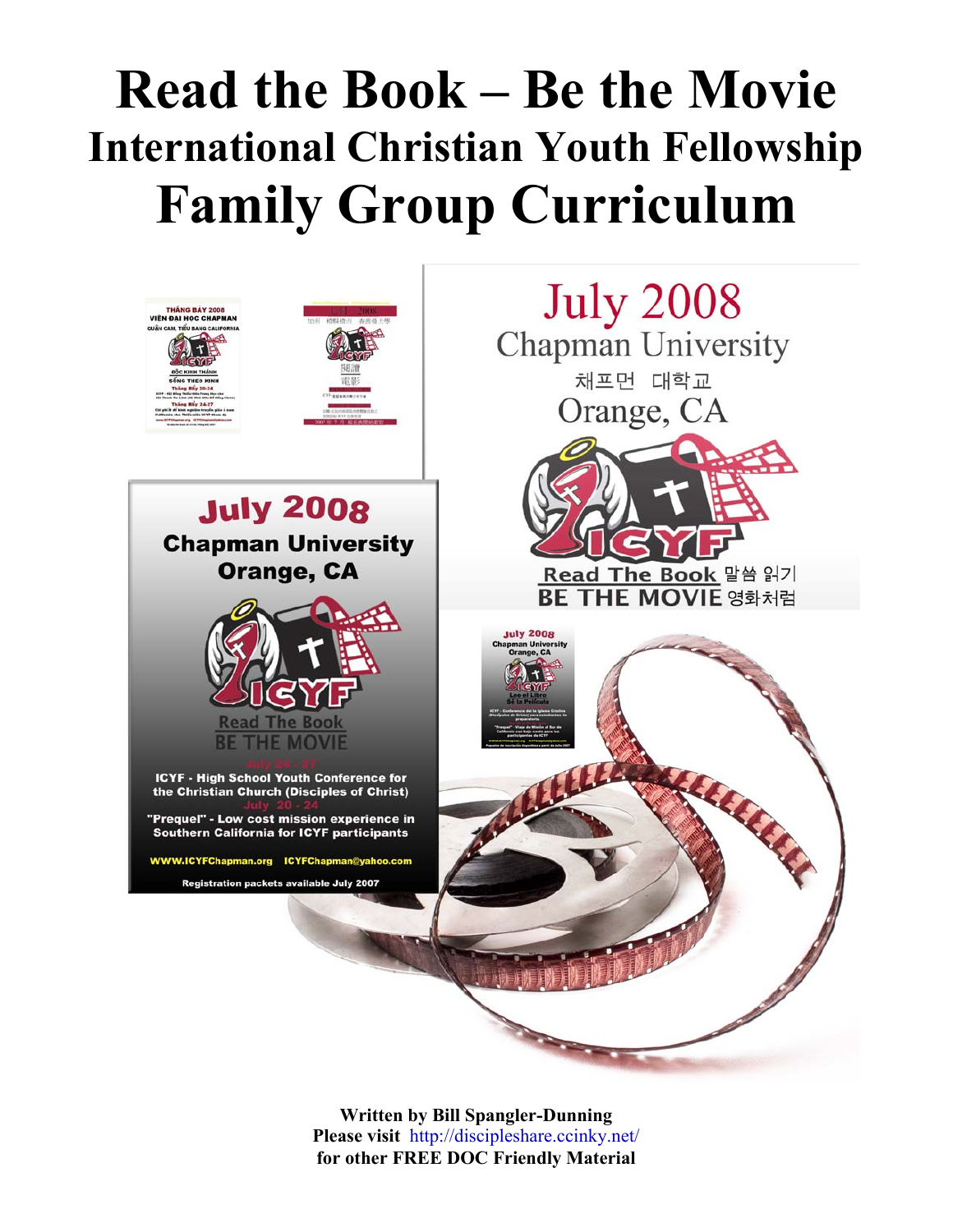## **Introduction to material and suggestions before you meet with your family group:**

## **See the movie Mr. Magorium's Wonder**

**Emporium:** This material attempts to integrate our Scripture story with dialogue from the recent inspiring movie "Mr Magorium's Wonder Emporium." In brief, this movie is about the on going struggle of human beings to discover the God given gift that exists in each of us. It is about the hope most often shared with us by our mentors, parents and teachers. It is about turning what has been passed on to us into our own movie. Please See This Movie!

## **"The Dream for your Time Together"**

*"37 seconds Great, well done, now we wait … No We breath, We pulse, We regenerate Our hearts beat, Our minds create, Our souls ingest 37 seconds well used is a lifetime!" --Mr. Magorium*

One of the basic divisions between churches and denominations has been due to the differing ways we see and understand scripture. The founders and early leaders of the Christian Church (Disciples of Christ) all saw this as a serious issue that was not likely to go away as long as human beings are the ones who read and interpret scripture. What they hoped and dreamed for was a church full of people who would read, study and share their understandings of this critical resource with passion and humility. This combination was the key to their other dream of unity for the whole church. In a world that continues to find any and every reason to divide up holding humility together with passion is essential. They understood that if we only have passion without humility we are likely to become arrogant and this would lead to yet another division. Yet if we only practiced humility without passion it would likely produce a people of faith who would feel no need to challenge or listen to the other. This later manifestation is often articulated as "I won't tell you what to believe if you don't tell me what to believe." It produces a church full of individual worlds. In short, the hope and dream that we would be a "Body" that believed that we actually need each other to know God.

Early on it became clear that this dream only works if people have relationship with each other and have a safe place that encourages them to share with one another. So in these morning sessions it is hoped that a "safe" place is what we create for individuals to share, listen and grow with each other – Truly becoming a Body of Christ with each part believing that there is a need for the other!

## **The DREAM**

If these conversations lead to individuals sharing their faith stories with each other in a way that promotes both stronger relationships with each other and with God

And

If individuals through sharing are able to articulate what they believe with passionate humility

And

If individuals through sharing and listening grow into a stronger appreciation for the diverse perspectives within a congregation and beyond

And

If this sharing and telling of faith stories leads to a stronger understanding of the unique value of the Christian Church (Disciples of Christ)

#### **THEN**

The Dream will continue on its way . . .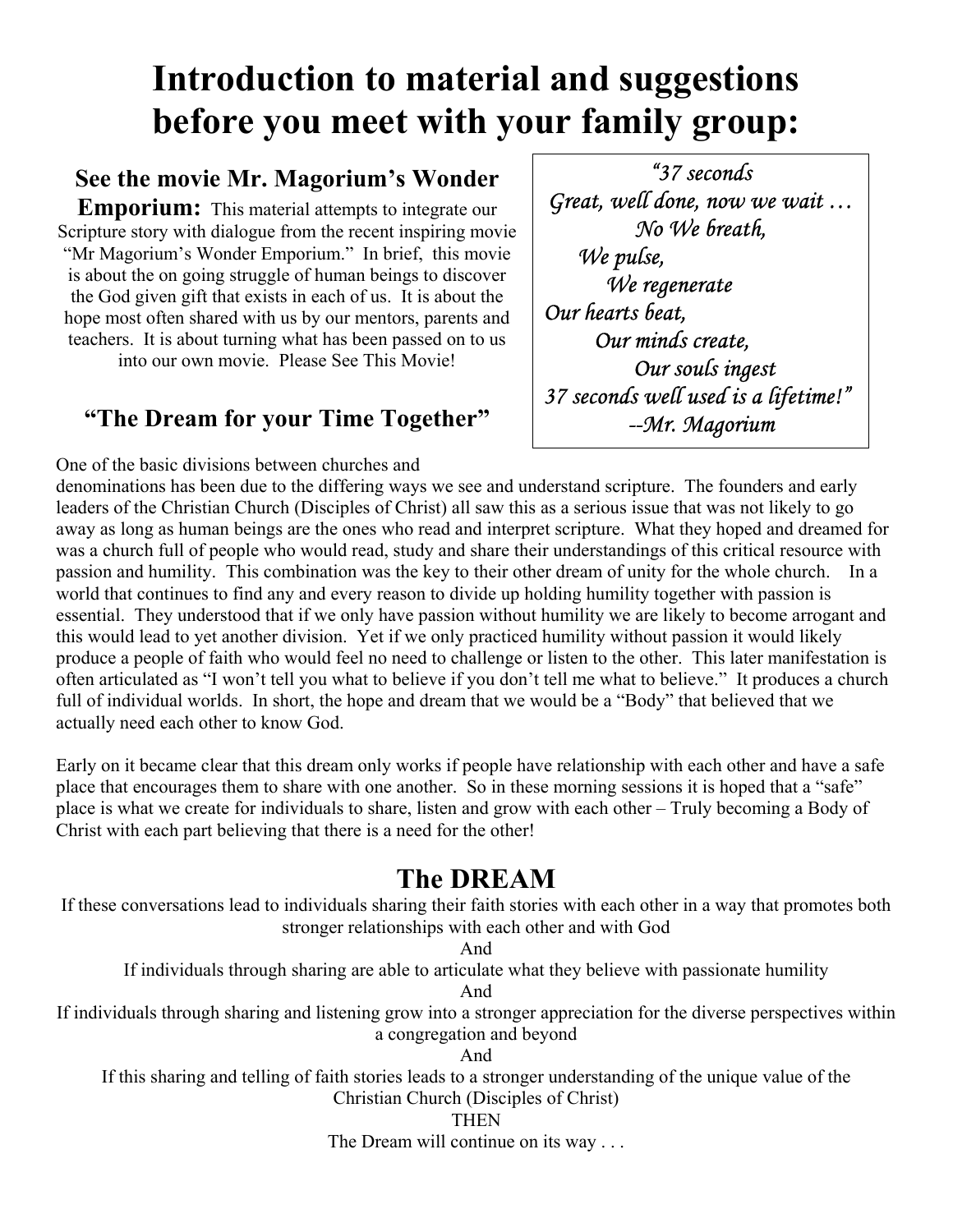## Thursday, July 24<sup>th</sup> – The Trailer

• **9:30pm – 10:30pm Family Group** 

## **2 Timothy 3: 14, 16-17**

 $14$ But as for you, continue in what you have learned and firmly believed, knowing from whom you learned it, <sup>16</sup>All scripture is inspired by God and is useful for teaching, for reproof, for correction, and for training in righteousness, <sup>17</sup>so that everyone who belongs to God may be proficient, equipped for every good work.

NOTE TO LEADERS: Your role tonight is critical but simple: Help your family begin to feel that this time together will be a safe place in which they can productively share their understandings of faith and scripture without judgment. Your resources to accomplish this will be:1. A minimally invasive introduction game and 2. "God Is Here" time. (An open meditation and sharing time). A  $3<sup>rd</sup>$  (alternative option) is sandwiched in the middle and should be used only if it appears that you have time to spare. This alternative will take about 20 minutes.

#### **Scene 1 Introduction of Characters**

#### **Three Phase Introductions**

- 1. (A simple around the circle Name and Where from introduction)
- 2. Paired up introduction of someone else with 4-5 basic questions
- 3. A Paired up introduction with someone else that leads to a "Bio" introduction that includes questions that are deeper and theme related. (Ie. What actor would you be most like you?, What movie is most like your life?, What story in the Bible would you most like to see made into a movie and what part would you play?)

#### **Scene 2: Introduction of Topic**

"Back to Bible" Game (Alternative if time allows)

- 1. This is a relay kind of game
- 2. Two or more teams sit "one person in front of the other" (so that the person behind has a direct look at the back of the person in front of them) This should allow for the person behind to use the person in front's back as a quasi "Chalk board" of sorts. Minus the chalk of course.
- 3. The person in the complete back and the person in the complete front have particular roles.
	- a. Person in the back will receive a list containing names of books in the Bible and will write the names on the person's back directly in front of them. That person then inturn will do the same until it comes to the person in the complete front
	- b. Person in the complete front will have a pencil and paper and will write the names of the books in order on the paper.
- 4. This is a relay so it is important to encourage speed and accuracy in the task
- 5. Leaders simply use a Bible and choose 20 book names in order and write them on a piece of paper and then the game begins. Only show the list to the people in the complete back. The lists should be the same for both groups.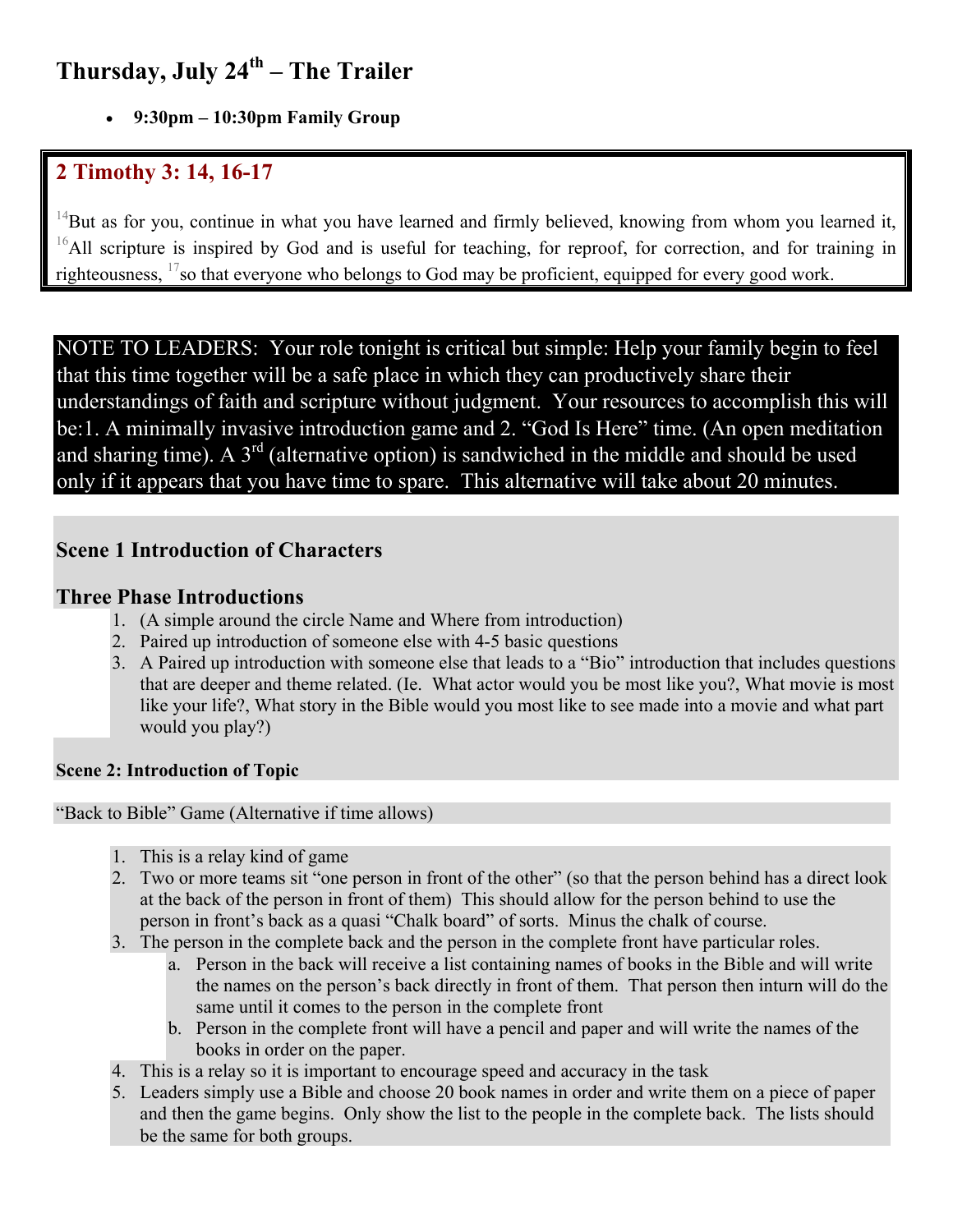6. When the game has completed with one or both groups passing all 20 names through their backs take time to read what came out on the front persons list. Is it the same as the back persons list

Debrief: Don't spend a lot of time here but do make some comparisons between the process of passing this along in the game and the way that Scripture has been passed down through time. First with people experiencing God in their lives, telling the story to others, eventually written down, translated and passed down over the years and then shared from one generation to the next until it has been received by them today.

#### Ask a few questions:

- 1. What got in the way of passing the message in the game?
- 2. What gets in the way of people like you hearing the stories of Scripture? (The way people tell it? They are not ready to hear it? Does not seem relevant to their lives? Or something else)
- 3. Simply listen and validate their answers. Don't insert your own views yet.

#### **Scene 3: God Is Here Time**

Explanation of "God Is Here Time": Much of Scripture is about people noticing God in their midst. But part of Scripture is also about those times when God's people were not noticing that God was among them. This is the connection to "God Is Here Time." Simply put the issue is never that God is not Here it is simply that we are not taking the time to notice that God Is Here.

Set Up Instructions:

- 1. Take time to pull out the candle and place it in the middle of the group.
- 2. As you light the candle invite everyone to take a deep breath and slow down. Maybe even try several deep breaths if needed.
- 3. Invite the group to understand these moments as "God Is Here" Time and what we want to do is simply slow down enough to notice and share with each other how we are feeling and where we might be seeing God.
- 4. Allow for a few moments of silence just to slow down.
- 5. Read the Scripture (Twice if it feels right):  $14$ But as for you, continue in what you have learned and firmly believed, knowing from whom you learned it,  $^{16}$ All scripture is inspired by God and is useful for teaching, for reproof, for correction, and for training in righteousness,  $17$  so that everyone who belongs to God may be proficient, equipped for every good work.
- 6. Invite them to "Notice" God in their lives. Invite them to close their eyes and slowly walk through their lives with a particular eye for noticing times in which someone or something taught or reflected the presence of God or brought to life a particular Scripture story.
- 7. After a time invite people to share what those times were and whom had been their teachers or reflectors of God. What Scripture stories were they taught? Let them share as time allows.
- 8.Closing with a blessing prayer for their stories, for Scripture, for people who have taught us and for the time we gather together in this place.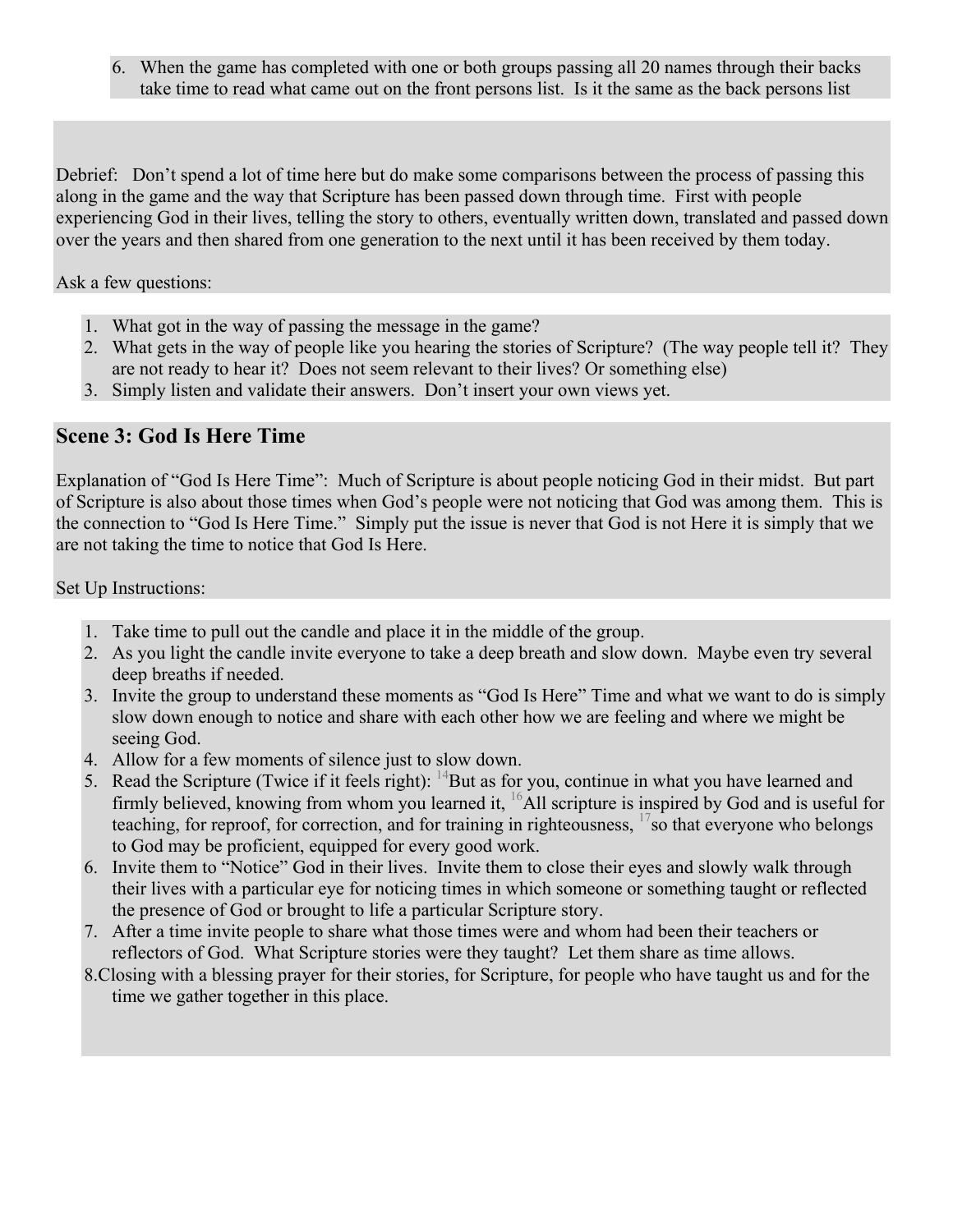## **Friday, July 25th – The Book**

- **9:30am –10:15am Family Group**
- **4:30pm 5:30pm Family Group**

#### **Proverbs 2: 1-11**

 $2$ My child, if you accept my words and treasure up my commandments within you, <sup>2</sup> making your ear attentive to wisdom and inclining your heart to understanding;  $3$ if you indeed cry out for insight, and raise your voice for understanding; <sup>4</sup>if you seek it like silver, and search for it as for hidden treasures—

 $5$ then you will understand the fear of the LORD and find the knowledge of God.

 ${}^{6}$ For the LORD gives wisdom;

 from his mouth come knowledge and understanding;

 $\frac{7}{1}$ he stores up sound wisdom for the upright;

he is a shield to those who walk blamelessly,

 $\delta$ guarding the paths of justice

and preserving the way of his faithful ones.

- <sup>9</sup>Then you will understand righteousness and justice and equity, every good path;
- $10$  for wisdom will come into your heart,
- and knowledge will be pleasant to your soul;
- prudence will watch over you;
- and understanding will guard you.

## **Morning Session – Focused on Relationship**

#### **Scene 4: Casting for Stories "God Is Here Time"**

- 1. Light a candle and announce that "God Is Here!"
- 2. Opening prayer time that begins with a casual "Check-in" from all gathered. (Like friends will do for one another)
- 3. Read the Scripture for the day
- 4. Ask them to share what things they heard in the scripture story today? If needed read it again and repeat.
- 5. Share the starting story below\*
- 6. Today ask the youth to share the following:
	- a. What is their favorite book or movie and why?
	- b. What movies or books have inspired you and why?
	- c. If your life were to be made into a movie who would play you and why?

\*Starting Story:

*From "Mr Magorium's Wonder Emporium": "All stories, even the ones we love eventually come to an end.* 

*And when they do its only an opportunity for another story to begin.* 

*So the beginning of the end begins with a chapter called Molly Mahoney's First. Molly Mahoney was the manager of the emporium, Mr Magorium's apprentice and my only friend. In the mornings Mahoney would play the piano, attempting to finish her very first Concerto but she could never find the right notes.* 

*When she was younger every one thought that she was a musical Genius, a brilliant pianist and she believed them. But now as she became a grownup she was not so sure.* 

*I don't know why grownups don't believe what they did when they were kids. I mean aren't they suppose to be smarter?*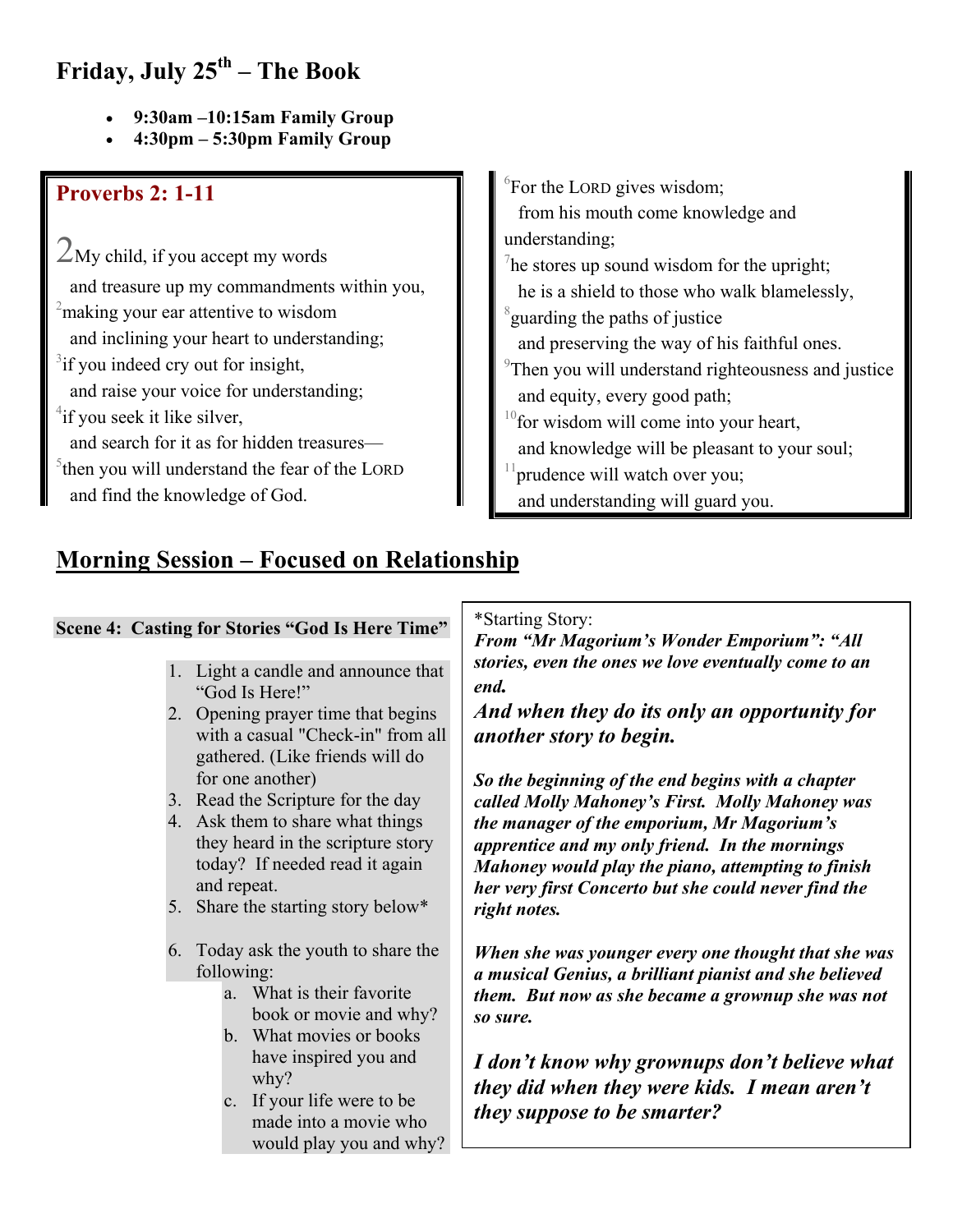What lines of wisdom or inspiration would you hope people would get from your movie?

- d. What chapters would you include from your life? Would there be anything about how you have experienced God or not?
- e. Are there things that you learned about your faith and the Bible when you were a child that you think the movie would show that you had forgotten as you became an adult? Why do you think this happens?
- f. Is it easier to understand or even believe the Bible and/or God as a child or as an adult? Why?
- 7. Thank the group for their willingness to share their stories
- 8. Close in prayer

## **Afternoon Session – Creating the Script for the Movie**

Note to leader: In this session it is hoped that we will inspire, allow, encourage some good old fashion childhood play and joy. It is somewhat of a mystery when it happens but at some point in our life we begin to feel the need to take things too serious. Most believe that it happens during our High School days. In the midst of trying to figure out life and ourselves it seems that the world encourages us to be practical in our dreams. This time greatly affects how we relate to Scripture, God and to our faith in general. This is the time that the Bible becomes just a Book and even more distressing it becomes a book we never read let alone let it become a Movie in our lives. So find time to play, create, dream and pretend.

#### **Scene 5: Creating Creativity or Time for Pretending.**

Play Time - 3 Options: (Play and have fun. With fun comes creativity)

- 1. Play "Duck Duck Goose." I know it's childish. That is the point!
- 2. Play Charades: Use the following animal like items for the game. A. A turtle riding a tricycle, B. A giraffe ice skating, C. A cow jumping over the moon, D. A cat playing a piano, E. A grasshopper playing the fiddle, F. A duck running a marathon. Or just make up your own. (Yes its just silly and doesn't really make too much sense or really have a point. That is the point. Just play and laugh.)
- 3. Play Circle Story: Sit in a circle. One person begins the story with a "person, place or thing. The gorilla …" Then the next person in the circle adds a word "buttered" and the next one adds a word, "the" and then next one adds, "stick" and so on. The story is made up as you go along. It won't always make sense but it might be fun.

#### **Scene 6: Beginnings of the Script.**

1.Divide the group into two groups of 5-7 people each.

2.Invite each group to creatively brainstorm "the Top Ten Biblical Stories" that if told together would tell the story that God is Here and in our lives. (Each group will need paper and a writing instrument) 3.Once they have decided on their 10 stories invite them to begin to write a modern "Script" to retell these stories as a movie/play. Encourage them to include everyone in the script in some way.

- a. Hints: May want to encourage them to divide the stories up into smaller groups and work in twos or threes to write each chapter of the movie script.
- b. May want to encourage them to write it in an historical tone. I.e. as it is told in scripture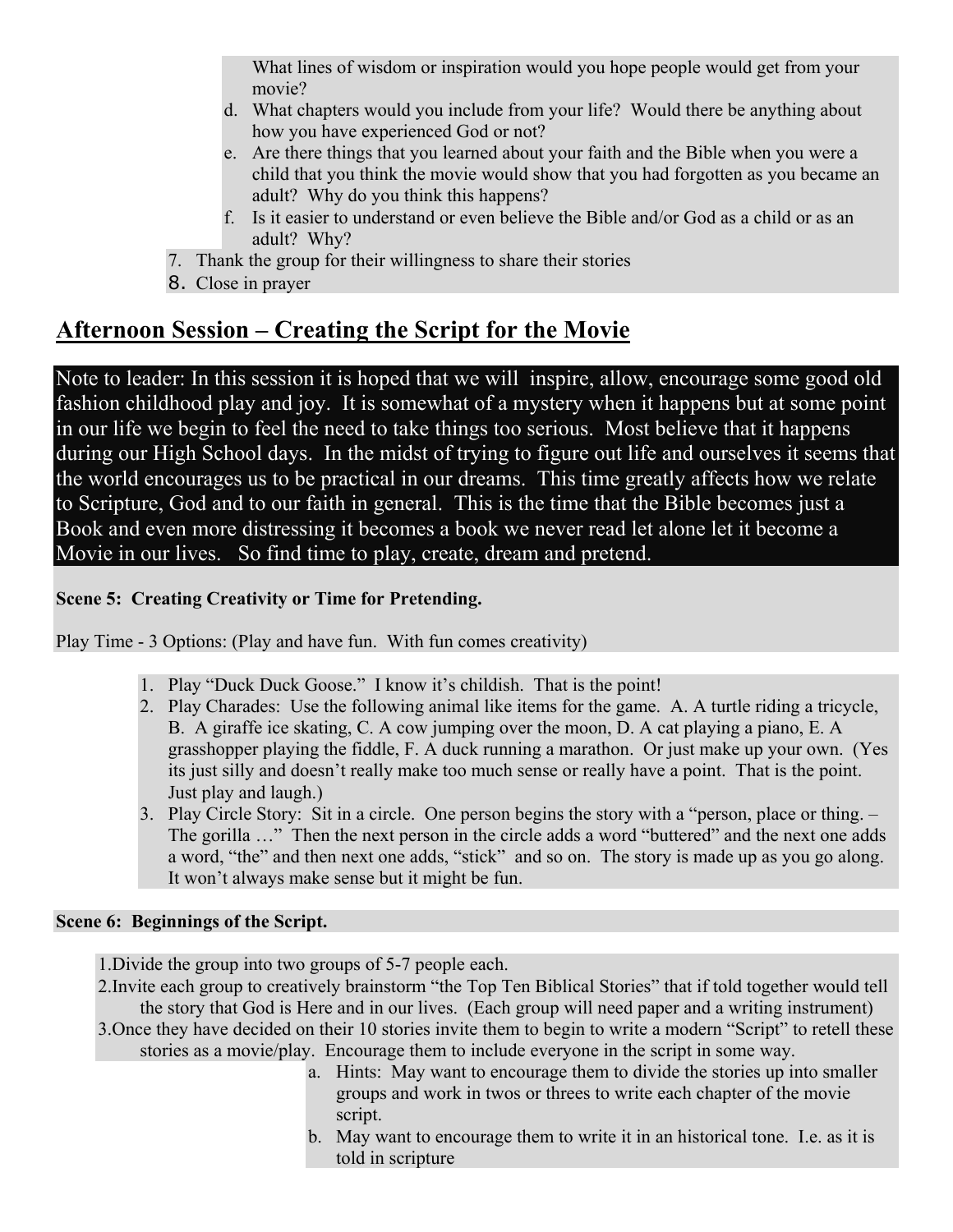- c. May want to encourage them to make it into a modern tale set in today's time.
- d. May want to encourage them to make it a comedy.
- e. Other ideas if you have them

**Note to leader:** Allow enough time to practice their plays. As time begins to come to an end gather the whole group back together and pray for their stories. This would include their scripts but also pray for them as individuals as well.

**Please note** Saturday Afternoon there will be a chance to act these movies out in front of the other half of your group or you may want to team up with another family group for mutual presentations.

**Saturday, July 26th – Casting**

- **9:30am –10:15am Family Group**
- **4:30pm 5:30pm Family Group**

### **Romans 12**

12I appeal to you therefore, brothers and sisters, by the mercies of God, to present your bodies as a living sacrifice, holy and acceptable to God, which is your spiritual worship.  ${}^{2}$ Do not be conformed to this world, but be transformed by the renewing of your minds, so that you may discern what is the will of God—what is good and acceptable and perfect. . .

14 Bless those who persecute you; bless and do not curse them. <sup>15</sup>Rejoice with those who rejoice, weep with those who weep. <sup>16</sup>Live in harmony with one another; do not be haughty, but associate with the lowly; do not claim to be wiser than you are.  $^{17}$ Do not repay anyone evil for evil, but take thought for what is noble in the sight of all. <sup>18</sup>If it is possible, so far as it depends on you, live peaceably with all. <sup>19</sup>Beloved, never avenge yourselves, but leave room for the wrath of God; for it is written, 'Vengeance is mine, I will repay, says the Lord.' <sup>20</sup>No, 'if your enemies are hungry, feed them; if they are thirsty, give them something to drink; for by doing this you will heap burning coals on their heads.<sup>' 21</sup>Do not be overcome by evil, but overcome evil with good.



## **Its just a little something we do together!**

Its free Disciple Friendly educational resources! Download as much as you want! Contribute all you can!

<http://discipleshare.ccinky.net/>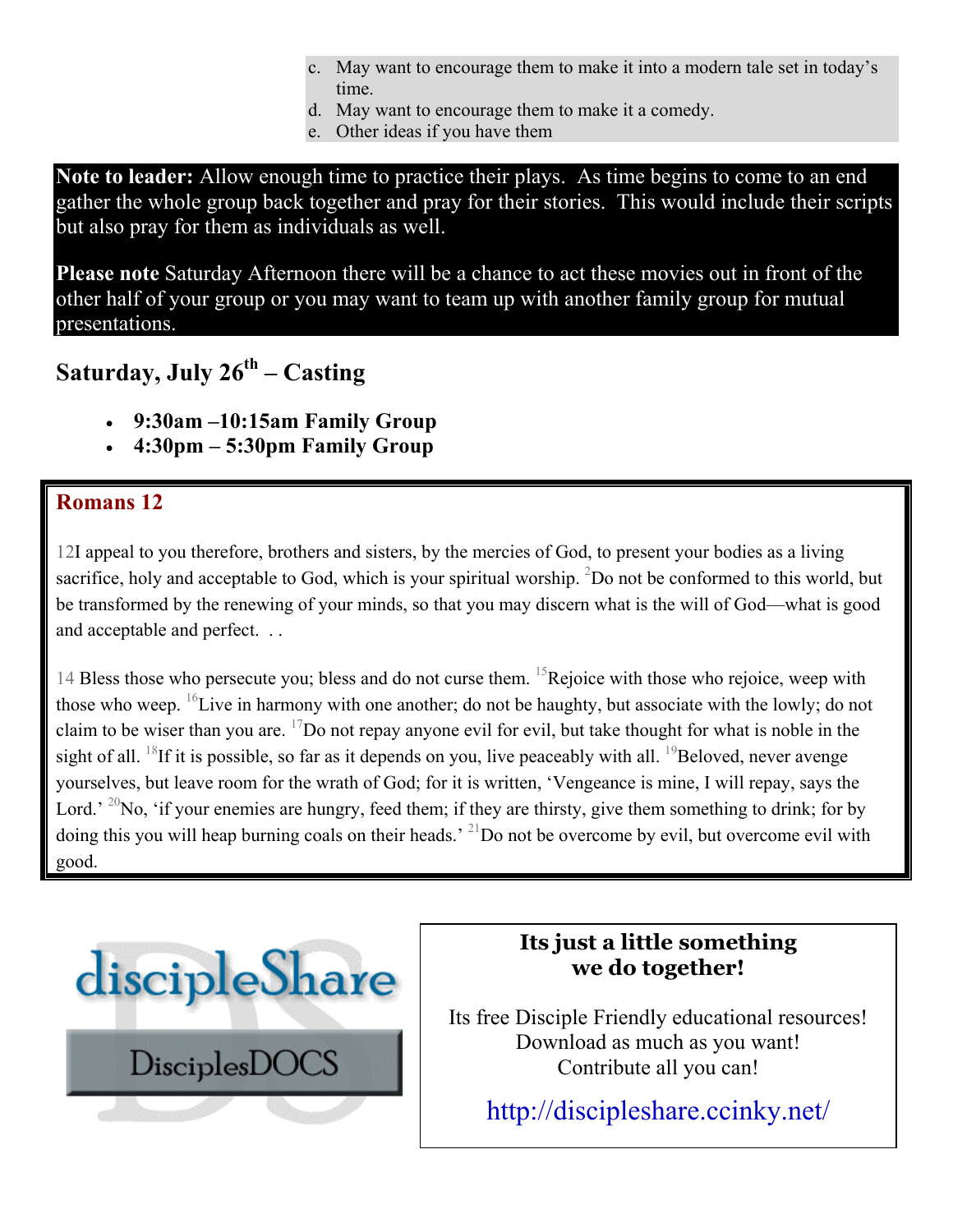## **Morning Session – Focused on Relationship**

Note for Leader: Today is going to be a great day. Morning session will not be a surprise but the afternoon session is designed like a "Dress Rehearsal" for a play. You may need a few extra minutes to practice or finish up the scripts before you put on your show(s). You are invited to make your presentations within your own group or link up with another nearby group. Pre-arrange with another group on what time and where you will meet. You only have 1 hour for your session so use your time wisely. Sunday morning time will include a chance to say goodbye with heavy focus on what individuals will be doing to put the Gospel into the

movie known as their life.

#### **Scene 7: Acting out the Movie**

- 1. Light a candle and announce that "God Is Here!"
- 2. Opening prayer time that begins with a casual "Check-in" from all gathered. (Like friends will do for one another)
- 3. Read one or both of the Scriptures for the day
- 4. Ask them to share what things they heard in the scripture story today? If needed read it again and repeat.
- 5. Share the starting story below\*
- 6. Today ask the youth to share the following:
	- a. Have you ever had moments in your life when you have felt that one thing was coming to an end and out of that ending came a new start or a new beginning?
	- b. Have you ever felt like you had a teacher who was trying to teach you to do something with your life? Who? Tell the story?
	- c. Have you ever felt new starting points in your faith life? How did you know?
	- d. What gifts or traits do you think you have that contribute to the faith community talked about in Scripture?

\*Starting Story:

#### **From "Mr Magorium's Wonder Emporium":**

Mahoney Says, "I'm not ready for it to end!"

Mr Magorium says "I'm Sorry… When King Lear dies in act 5 do you know what Shakespeare has written?

'He Dies.'

That's all, nothing more, no fanfare, no metaphor, no brilliant final words. The culmination of the most influential work of dramatic literature is 'He Dies.' It takes Shakespeare, a genius, to come up with 'He Dies.' And yet every time I read those two words I find myself overwhelmed with dysphoria. And I know it is only natural to be sad but not because of the words he dies but because of the life we saw prior to the words… I'm not asking that you be happy that I must go.

#### **I am only asking that you turn the page, continue reading, and let the next story begin.**

my life and all its wonder and end it with a simple and modest 'He Died'" And if anyone ever asks what became of me you relate

#### **"Your life is an occasion… Rise To IT!"**

e. What kind of things "Evil in

Scripture" can get in the way of using our gifts or even recognizing our gifts?

- f. What or why would someone not want to use his/her own gifts or not want to begin the next story? Why would the church not want to move on to the next story? Why would you not want to turn the page?
- g. What is the next story? What do you understand God wants you to live out in your life? What is that Movie for your life?
- h. If you could accomplish just one thing in your life what would it be? What would you like people to remember about you?
- 7. Thank the group for their willingness to share their stories
- 8. Close in prayer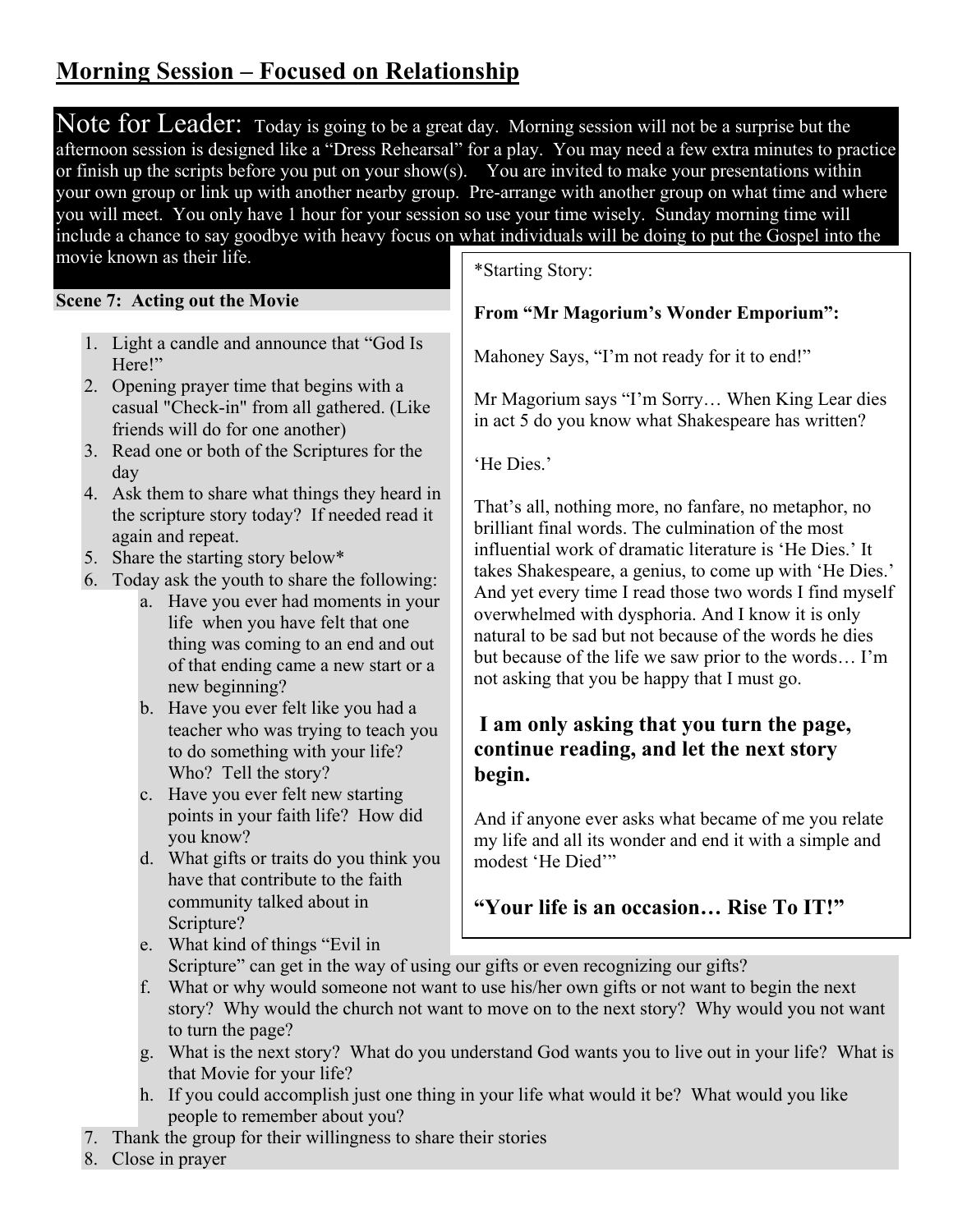#### **Scene 8: The Premier of the Movies**

- 1. If needed finish your scripts and practice your creations. They don't have to be perfect. Continue to encourage them to have fun with it.
- 2. Perform the movies/plays/skits/dances together with your whole group or gather with another group near by.
- 3. Close your time together in prayer giving thanks for the Scripture stories that have been passed on to us in the Book and for the stories we now share with each other.

## Sunday, July 27<sup>th</sup> –Reel to Real Life Or The Story is in You

• **8:30am – 9:30am Family Groups** 

#### **James 2: 14-26**

14 What good is it, my brothers and sisters, if you say you have faith but do not have works? Can faith save you? <sup>15</sup>If a brother or sister is naked and lacks daily food, <sup>16</sup>and one of you says to them, 'Go in peace; keep warm and eat your fill', and yet you do not supply their bodily needs, what is the good of that? <sup>17</sup>So faith by itself, if it has no works, is dead.

#### **Scene 9: The Next Chapter:**

- 1. Light a candle and announce that "God Is Here!"
- 2. Opening prayer time that begins with a casual "Check-in" from all gathered. (Like friends will do for one another)
- 3. Read one or both of the Scriptures for the day
- 4. Ask them to share what things they heard in the scripture story today? If needed read it again and repeat.
- 5. Share the starting story below\*
- 6. Today ask the youth to share the following (Beginning with the last two questions
- 7. from yesterday):
- a. What is the next story? What do you understand God wants you to live out in your life? What is that Movie for your life?
- **b.** If you could accomplish just one thing in your life what would it be? What would you like people to remember about you?
- **c.** Where would God be in this story? How would you know God was there? What stories would be in that book of the Bible if it told your story with God?